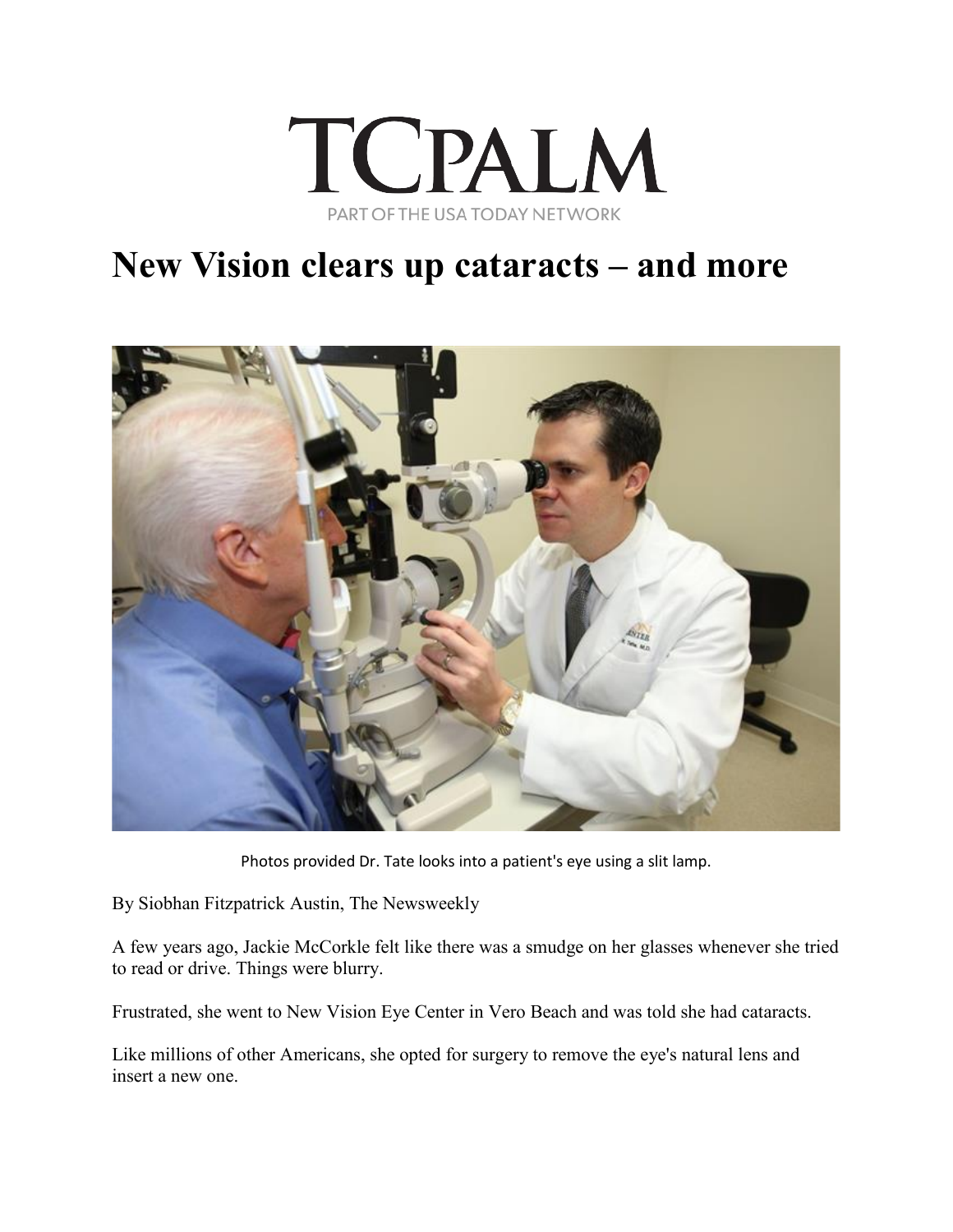The doctor who treated McCorkle was Stephen M. Tate, and she can't thank him enough.

"My experience was awesome. I can't believe how poorly I was seeing before my cataract surgery. I have and will continue to recommend New Vision Eye Center to everyone," says McCorkle, a Vero Beach resident.

Surgery is daunting — so the doctors at New Vision always try to allay their patients' fears.

"We walk people through the process, one step at a time. And on surgery day, we administer IV sedation — if appropriate," says Dr. Tate. "Many of my patients sleep through the procedure, which helps alleviate a lot of the fear associated with cataract surgery."

## Another option

Before a patient has cataract surgery, an appointment is made to take detailed measurements for the lens implant. The front and back of the cornea are also checked for regularity and to see if it is healthy enough to tolerate surgery.

Then the retina is imaged to ensure there is not any issue that may affect the surgical results. Finally, other tests and measurements are done in order to create a comprehensive surgical plan.

Astigmatism correction can be done at the same time as cataract surgery. And Dr. Tate and practice founder, Dr. Paul Minotty, at New Vision Eye Center have a secret weapon: the VERION Image Guided System.

New Vision is the only center in Indian River County to have this device, which adds more accuracy and precision to the astigmatism treatment process. The Verion system measures each eye's astigmatism and generates a map of the iris to guide a computer tracking system used in the operating room.

The system gives the doctors real-time tracking of the rotation and orientation of the eye as they operate.

## Glaucoma, too

Glaucoma patients also have new options available to them at the time of cataract surgery.

"Over the last several years there has been a push to develop safer alternatives for the surgical treatment of glaucoma," says Tate.

"One of the newer devices that we offer for our glaucoma patients having cataract surgery is an intraocular micro-stent, which can help many patients decrease or eliminate their reliance on glaucoma drops."

Addressing a patient's glaucoma only adds a few more minutes to the cataract surgery and it's well worth it: untreated glaucoma can cause blindness.